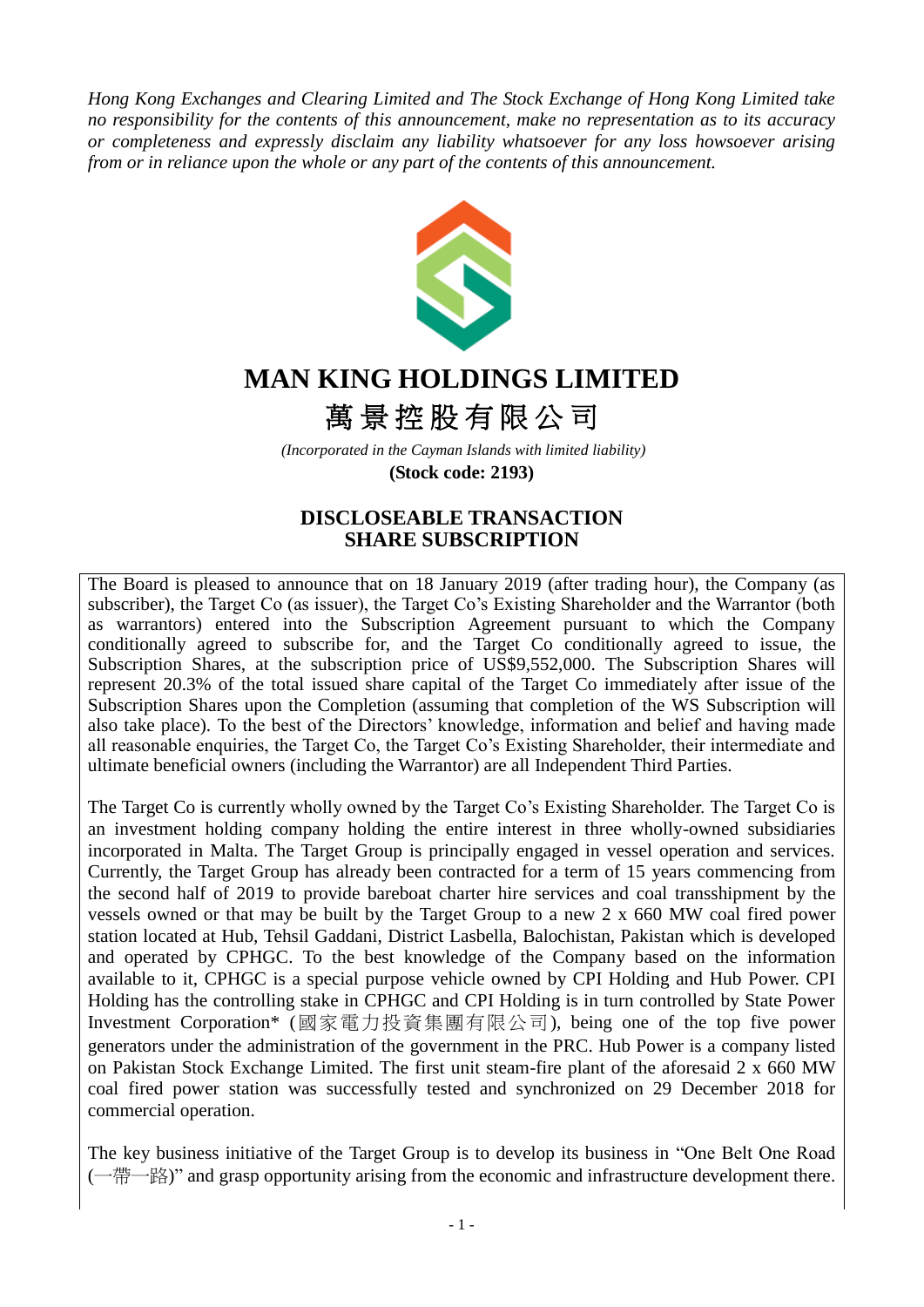Further, the Company has been informed by Mr. LO Yuen Cheong, an executive Director, that Wisdom Star, which is an investment holding vehicle wholly owned by his spouse Madam TAM, has separately on 18 January 2019 entered into the WS Subscription Agreement pursuant to which Wisdom Star conditionally agreed to subscribe for, and the Target Co conditionally agreed to issue, the WS Subscription Shares at the subscription price of US\$4,517,400. None of the Company nor any of its subsidiaries are parties to the WS Subscription Agreement. The Subscription Agreement and the WS Subscription Agreement are separate agreements and not inter-conditional, i.e. the completion of the Subscription Agreement is not subject to completion of the WS Subscription Agreement and vice versa.

If completion of the WS Subscription will also take place, the Target Co will be held by the Target Co's Existing Shareholder, the Company (or its nominee) and Wisdom Star as to 70.1%, 20.3% and 9.6% respectively. If completion of the WS Subscription will not take place, the Target Co will then be held by the Target Co's Existing Shareholder and the Company (or its nominee) as to approximately 77.5% and 22.5% respectively.

Currently none of any member of the Group nor its connected persons have any interest in the Target Group. In view of the possible investment of minority stake in the Target Co by Wisdom Star which is in turn controlled by Madam TAM who is spouse of Mr. LO Yuen Cheong and in pursuit of the prudent corporate governance practice, Mr. LO Yuen Cheong, his brother Mr. LO Yick Cheong (an executive Director) and his sister in law Ms. CHAN Wai Ying (a non-executive Director) have abstained from voting on the Board resolutions of the Company approving the Subscription Agreement and the transactions contemplated thereunder. Save as disclosed above, none of the Directors have material interest in the transaction contemplated under Subscription Agreement nor any of them is required to abstain from voting in respect of the relevant Board resolutions. Further, Mr. LO Yuen Cheong has, on behalf of Madam TAM, offered to the Company for its consideration whether to take up the potential investment opportunity contemplated under the WS Subscription at the meeting of the Board which considered the Subscription Agreement. The independent nonexecutive Directors reviewed the capital requirement under the potential investment opportunity, as well as the overall projects status, the business operation and the working capital of the Group and were of the view that such potential investment opportunity would not be taken up by the Company and it is beneficial to the Company in contracting the Subscription only.

As one or more of the applicable percentage ratios in respect of the Subscription exceeds 5% but none of such percentage ratios is 25% or above, the Subscription constitutes a discloseable transaction of the Company and is subject to the reporting and announcement requirements, but is exempt from the circular and shareholders' approval requirements under Chapter 14 of the Listing Rules.

As at the date hereof, none of the Target Co's Existing Shareholder nor its intermediate or ultimate legal and beneficial owners (including the Warrantor) is a controller of the Company or an associate of the controller. Upon the Completion, none of the Target Co's Existing Shareholder nor its intermediate or ultimate legal and beneficial owners (including the Warrantor) will be, or is proposed to be, a controller or an associate of the controller, as a result of the transaction contemplated under the Subscription Agreement. Accordingly, the Subscription is not a connected transaction under Rule 14A.28 of the Listing Rules.

**The Subscription is subject to fulfilment of conditions precedent and, therefore, the Subscription may or may not occur. The Company will make further announcement when and where necessary for the updated progress of the Subscription. Shareholders of the Company and potential investors should exercise caution when dealing in the shares of the Company.**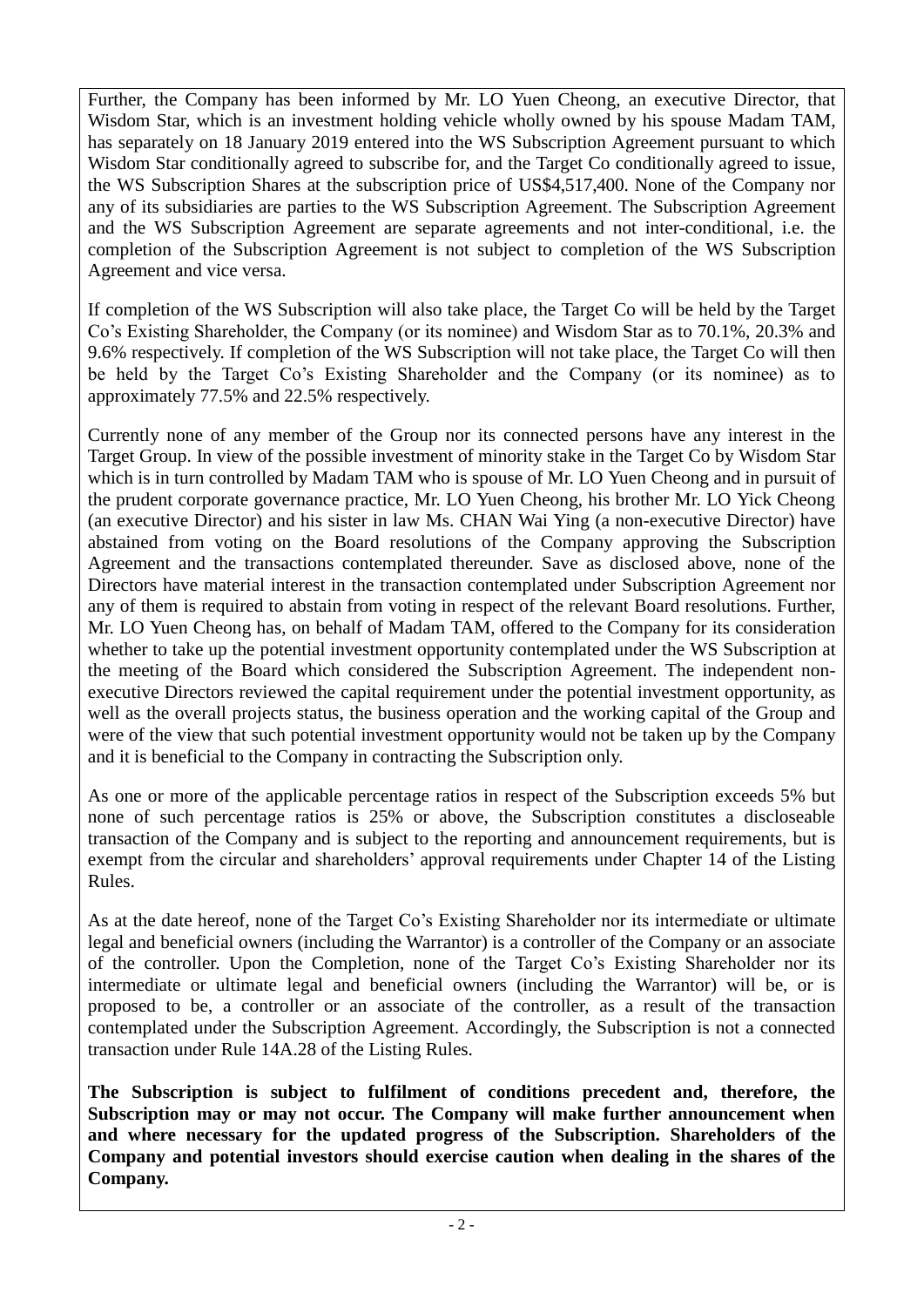#### **THE SUBSCRIPTION**

The Board is pleased to announce that on 18 January 2019 (after trading hour), the Company, the Target Co, the Target Co's Existing Shareholder and the Warrantor entered into the Subscription Agreement pursuant to which the Company conditionally agreed to subscribe for, and the Target Co conditionally agreed to issue, the Subscription Shares, at the subscription price of US\$9,552,000. The Subscription Shares will represent 20.3% of the total issued share capital of the Target Co immediately after issue of the Subscription Shares upon the Completion (assuming that completion of the WS Subscription will also take place).

## **PRINCIPAL TERMS OF THE SUBSCRIPTION AGREEMENT**

Date: 18 January 2019

Parties: (1) the Company (as subscriber);

- (2) the Target Co (as issuer);
- (3) the Target Co's Existing Shareholder, being the existing sole legal and beneficial shareholder of the Target Co and, to the best of the Directors' knowledge, an investment holding company; and
- (4) the Warrantor, being an ultimate beneficial individual owner and the controlling shareholder of the Target Co.

To the best of the Directors' knowledge, information and belief and having made all reasonable enquiries, the Target Co, the Target Co's Existing Shareholder, their intermediate and ultimate legal and beneficial owners (including the Warrantor) are all Independent Third Parties.

#### **Subject matter**

Subject to the terms and conditions of the Subscription Agreement, the Company agreed to subscribe for the Subscription Shares, representing 20.3% of the total issued share capital of the Target Co immediately after issue of the Subscription Shares upon the Completion (assuming that completion of the WS Subscription will also take place). If completion of the WS Subscription will not take place, the Subscription Shares will represent approximately 22.5% of the total issued share capital of the Target Co. The Subscription Shares, when issued and fully paid up, shall rank pari passu in all respects with the other shares of the Target Co in issue.

## **Consideration**

Pursuant to the terms of the Subscription Agreement, the subscription price of the Subscription Shares is US\$9,552,000. The subscription price was arrived at after arm's length negotiation between the Company, the Target Co and the Target Co's Existing Shareholder after taking into consideration of the asset value and capital commitment of the Target Group as at 31 December 2018, the expected future capital requirement for the business development of the Target Group, and the expected benefits of the Subscription as detailed in the section headed "Reasons for and benefits of the Subscription" below. The Subscription proceeds have to be applied by the Target Group in such way approved by the Company and in particular, such proceeds are planned to be applied for acquisition of certain machinery and equipment and vessel conversion work required for the business of the Target Group. The machinery and equipment mainly include crane (such as rope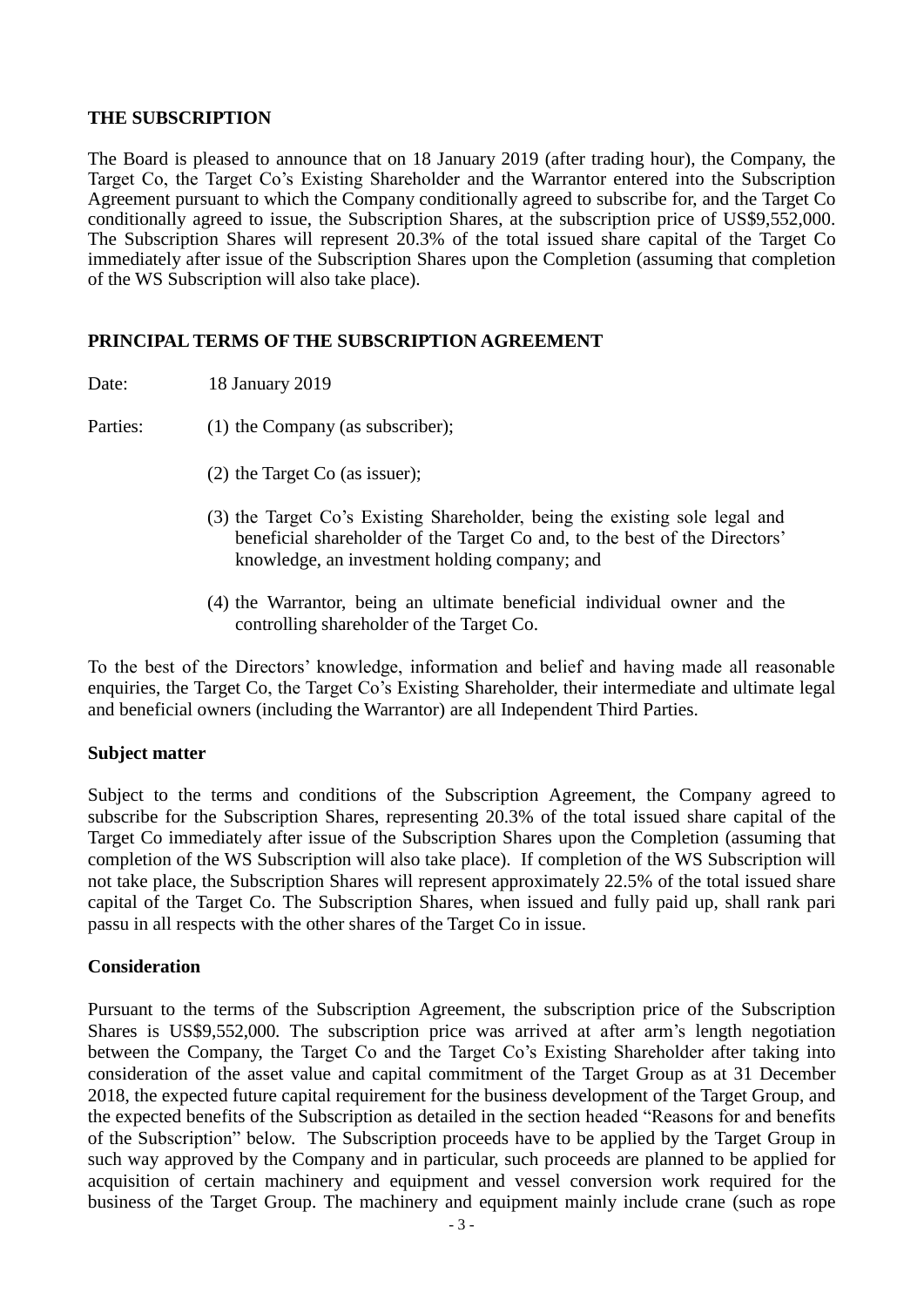grab crane) and marine working vessels (such as post panamax vessel, tug boat, workboat and barges). The vessel conversion work mainly include the re-constructed, re-equipped, installation of cranes, generators and conveyor belt handling system necessary to accommodate the specifications relating to operational layout, electrical loading and circuit.

The consideration for the Subscription will be payable in cash by the Company in 2 instalments in the following manner:

- (a) an amount of US\$5,300,000 will be payable upon the Completion which will take place on or before 28 February 2019 subject to fulfilment of the conditions precedent; and
- (b) the remaining amount of US\$4,252,000 (the **"Balance"**) will be payable no later than 31 May 2019.

The Company will have absolute discretion (but not obligation) to use the Balance in cash (in whole or in part) to settle payment for the acquisition of the necessary machinery and equipment by the Target Group that may be procured by the Company. If the Company exercises such discretion, the Balance payable to the Target Co will be regarded as being contributed and paid by the Company in kind. It is believed that the commercial terms for the purchase of machinery and equipment procured by the Company, being a company listed on the Stock Exchange in Hong Kong, would be more favorable and the Company is in position to control the usage of the subscription money.

## **Conditions precedent and completion**

Completion of the Subscription is conditional upon the following:

- (a) the due diligence exercise on the Target Group to be carried out pursuant to the Subscription Agreement having been completed to the satisfaction of the Company in its sole discretion;
- (b) all the covenants, undertakings and warranties given by the Target Co having been complied with and remaining true and correct as at the Completion Date;
- (c) all the warranties given by the Company remaining true and correct as at the Completion Date:
- (d) all the relevant authorisations, approvals, waivers, permits, consents and confirmations as may be required for the entry into and the implementation of the Subscription Agreement having been duly obtained; and
- (e) the Shareholders'Agreement having been duly executed.

If any of the above conditions precedent cannot been fulfilled or waived pursuant to the Subscription Agreement on or before 28 February 2019 (or such other date as the parties may agree in writing), the Subscription Agreement will lapse and the parties will be released from all obligations thereunder, save for the liabilities arising out of any antecedent breaches thereof. The conditions precedent set out in (a), (b) and (e) above can be waived by the Company in writing and the condition precedent set out in (c) above can be waived by the Target Co. Save as the aforesaid, no condition precedents can be waived.

## **Completion**

Completion of the Subscription shall take place on the third business day after the date on which all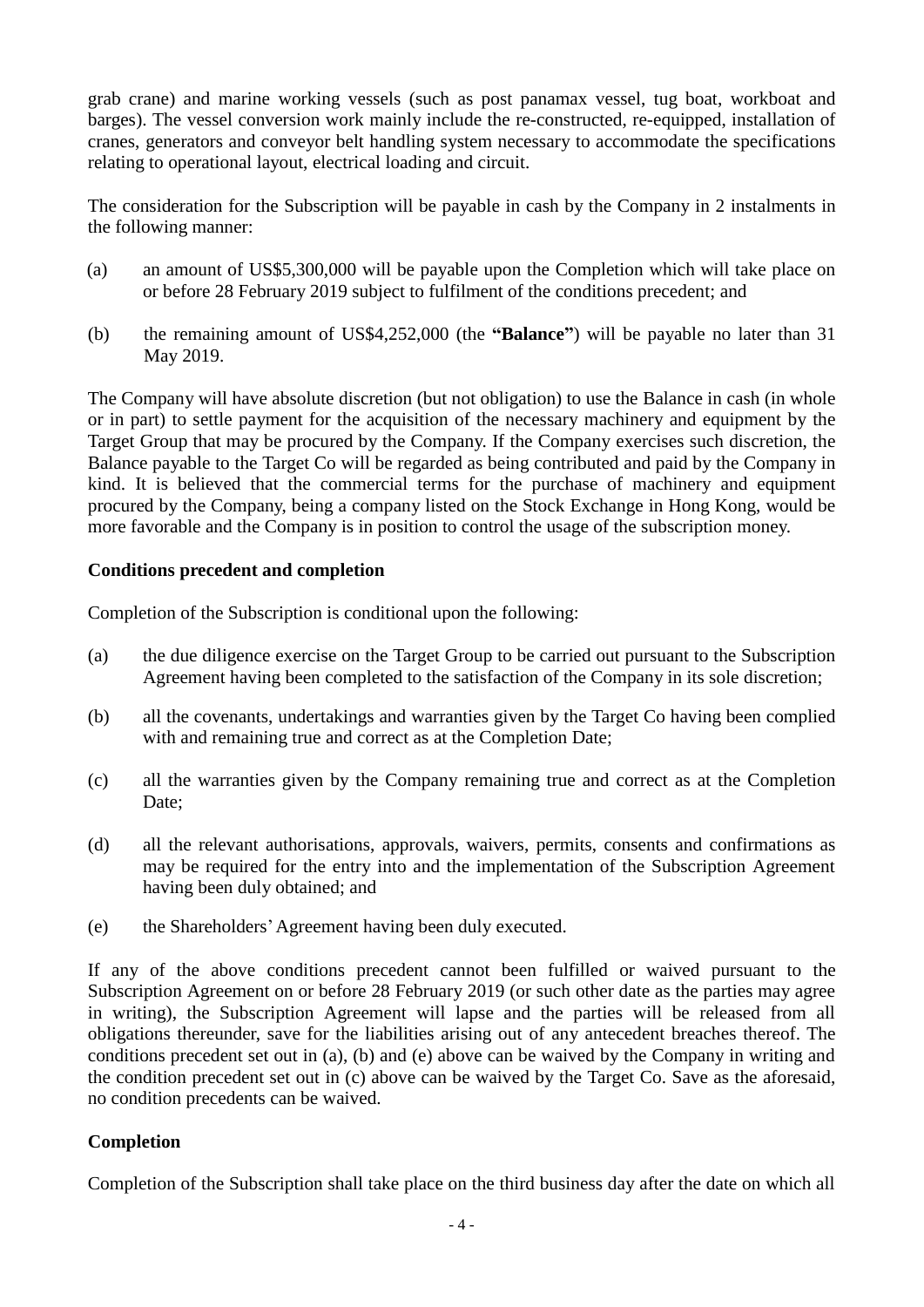the conditions precedent have been fulfilled or waived (or such other date as the parties may agree in writing).

## **THE WS SUBSCRIPTION**

The Company has been informed by Mr. LO Yuen Cheong, an executive Director, that Wisdom Star, which is an investment holding vehicle wholly owned by his spouse Madam TAM, has separately on 18 January 2019 entered into the WS Subscription Agreement pursuant to which Wisdom Star conditionally agreed to subscribe for, and the Target Co conditionally agreed to issue, the WS Subscription Shares at the subscription price of US\$4,517,400. To the knowledge of the Company after making reasonable enquiry, the completion of the WS Subscription Agreement is subject to fulfilment of various conditions including but not limited to the due diligence exercise being conducted on the Target Group, all the covenants, undertakings and warranties given by the Target Co having been complied with and remaining true and correct as at the completion.

None of the Company nor any of its subsidiaries are parties to the WS Subscription Agreement. The Subscription Agreement and the WS Subscription Agreement are separate agreements and not interconditional, i.e. the completion of the Subscription Agreement is not subject to completion of the WS Subscription Agreement and vice versa. To the knowledge of the Company, Madam TAM (through Wisdom Star) is proposed to be a passive minority investor of the Target Co without participating in any management of the Target Group.

If completion of the WS Subscription will also take place, Target Co will be held by the Target Co's Existing Shareholder, the Company (or its nominee) and Wisdom Star as to 70.1%, 20.3% and 9.6% respectively. If completion of the WS Subscription will not take place complete, Target Co will then be held by the Target Co's Existing Shareholder and the Company (or its nominee) as to approximately 77.5% and 22.5% respectively.

## **PRINCIPAL TERMS OF THE SHAREHOLDERS' AGREEMENT**

Upon Completion, the Shareholders' Agreement will be entered into among the Target Co, its shareholders and the Warrantor with respect to the business and affairs of the Target Group.

Certain key terms under the Shareholders' Agreement are set out below:

#### **Board composition**

The board of directors of the Target Co will comprise five directors, two of whom would be nominated by the Company and the remaining three of whom would be nominated by the Target Co's Existing Shareholder. The chairman of the board of directors of the Target Co will be a director nominated by the Target Co's Existing Shareholder.

#### **Unanimous consent for certain matters**

Unanimous consent of, as the case may be, all the shareholders or directors of the Target Co is required for certain key matters relating to the Target Group, which include but not limited to issue of any new securities by any member of the Target Group, amend any terms of material contracts made by the Target Group, change the annual budget and business plan of the Target Group, distribute any profits or declare any dividends, provide any guarantee, indemnity or security to secure the liabilities or obligations of any third party.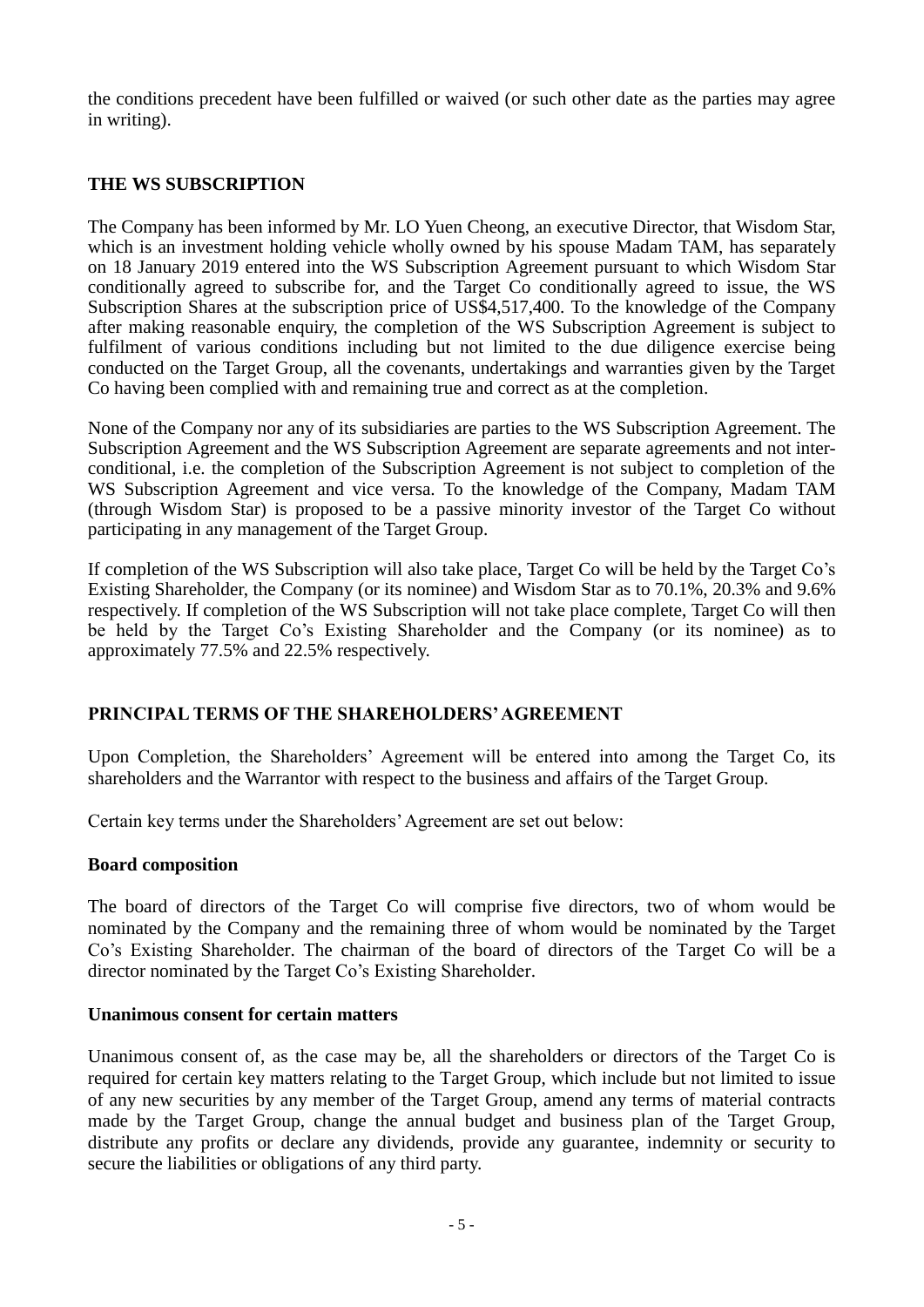#### **Future funding**

Where any future funding is needed by the Target Co, it is currently contemplated that such funding need will be firstly satisfied by external bank financing, and, if such third-party financing is insufficient to satisfy the need, by shareholders' loans or capital contributions provided by its shareholders on pro-rata basis with reference to their respective shareholdings in the Target Co, provided that any further financial contribution by the Group will be subject to compliance by the Company with the Listing Rules.

#### **Profit and loss sharing**

The shareholders of the Target Co will be entitled to share the profit or bear the loss of the Target Co in proportion to their respective equity interest in the Target Co.

#### **INFORMATION ON THE TARGET GROUP**

The Target Co is an investment holding company holding the entire interest in three wholly-owned subsidiaries incorporated in Malta. The Target Group is principally engaged in vessel operation and services. Currently, the Target Group has already been contracted for a term of 15 years commencing from the second half of 2019 to provide bareboat charter hire services and coal transshipment by the vessels owned or that may be built by the Target Group to a new 2 x 660 MW coal fired power station located at Hub, Tehsil Gaddani, District Lasbella, Balochistan, Pakistan which is developed and operated by China Power Hub Generation Company (Private) Limited (**"CPHGC"**). To the best knowledge of the Company based on the information available to it, CPHGC is a special purpose vehicle owned by China Power International Holding Limited (中國電 力國際有限公司) (**"CPI Holding"**) and The Hub Power Company Limited (**"Hub Power"**). CPI Holding has the controlling stake in CPHGC and CPI Holding is in turn controlled by State Power Investment Corporation\* (國家電力投資集團有限公司), being one of the top five power generators under the administration of the government in the PRC. Hub Power is a company listed on Pakistan Stock Exchange Limited. The first unit steam-fire plant of the aforesaid 2 x 660 MW coal fired power station was successfully tested and synchronized on 29 December 2018 for commercial operation.

The key business initiative of the Target Group is to develop its business in "One Belt One Road (一帶一路)" and grasp opportunity arising from the economic and infrastructure development there.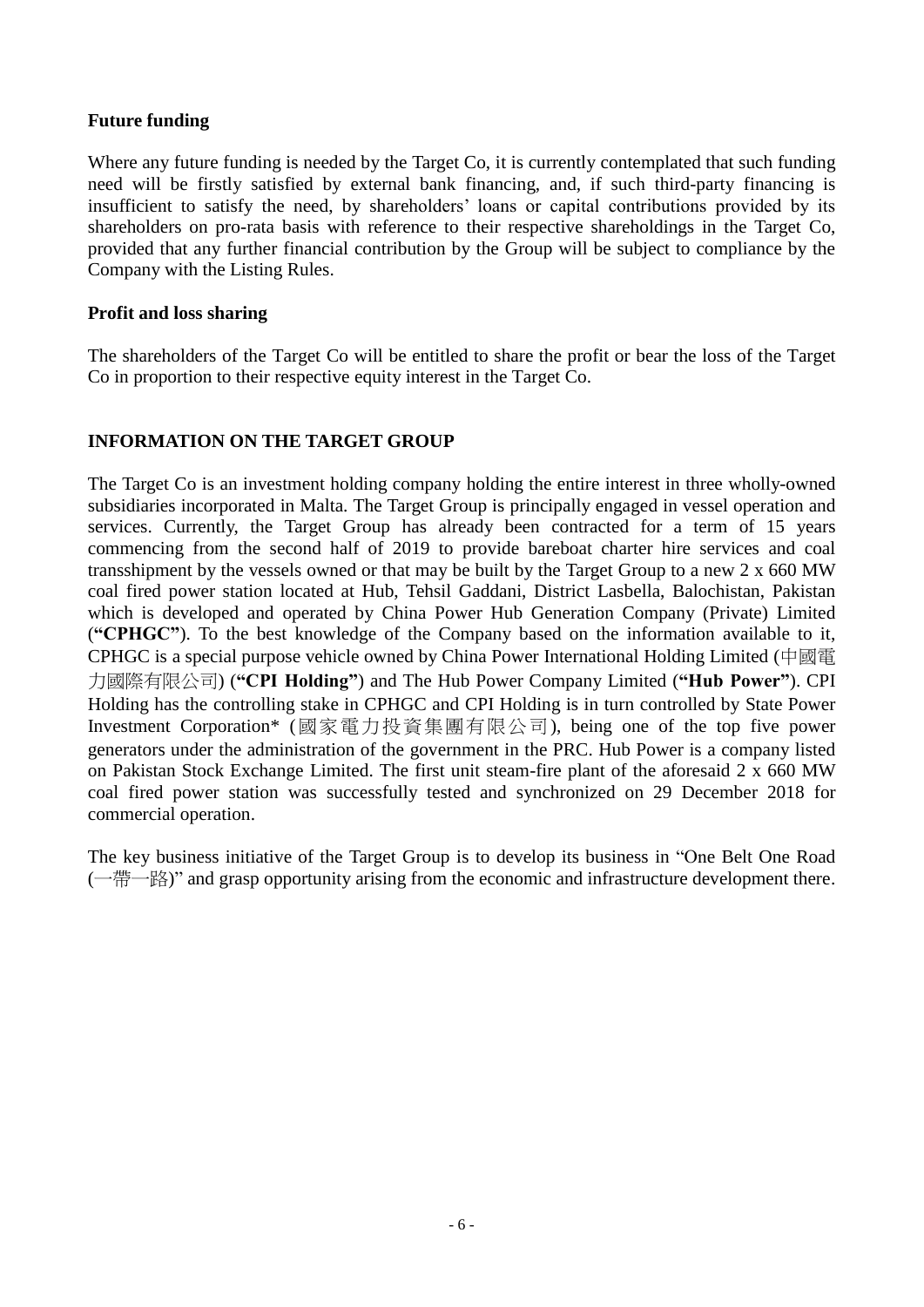#### *Financial Information of the Target Group*

The three subsidiaries incorporated in Malta and held by the Target Co were all incorporated on 10 March 2017 and the Target Co became their holding company on 14 December 2018. Other than holding interest in the Malta subsidiaries, the Target Co, as an investment holding vehicle, has no other substantive business. Set out below are combined financial information of the Target Group prepared as if the Target Co has been the holding company of the Target Group since 10 March 2017:

|                                   | For the period from<br>10 March 2017 to | For the year ended        |
|-----------------------------------|-----------------------------------------|---------------------------|
|                                   | <b>31 December 2017</b> (Note 1)        | 31 December 2018 (Note 2) |
|                                   | (audited)                               | (unaudited)               |
|                                   | (US\$)                                  | (US\$)                    |
| Revenue                           |                                         | 5,719,818                 |
| Net profit/(loss) before taxation | (305, 145)                              | 519,693                   |
| Net profit/(loss) after taxation  | (305, 145)                              | 507,646                   |

*Notes:*

- (1) *The financial information for the period from 10 March 2017 to 31 December 2017 was prepared in accordance with the General Accounting Principles for Small and Medium-Sized Entities (the "GAPSME") under the Accountancy Profession Act and Regulations in Malta amended in 2015 which allow small and medium sized entities registered in Malta that were previously required to prepare financial statements in accordance with International Financial Reporting Standards ("IFRS") as adopted by the European Union to prepare their financial statements on simplifier basis in respect of the financial periods starting on or after 1 January 2016. To the knowledge of the Company, the differences between IFRS and the GAPSME mainly relate to presentation and disclosure requirements.*
- (2) *The financial information for the year ended 31 December 2018 was prepared in accordance with the Hong Kong Financial Reporting Standards*.

Based on the unaudited combined financial statements of the Target Group, the Target Group had total assets of approximately US\$21,343,000 and capital commitment of approximately US\$5,825,000 as at 31 December 2018, while the unaudited combined net asset value of the Target Group as at 31 December 2018 was approximately US\$822,000.

Upon the Completion, the Target Co will be accounted for as an associate company of the Company and the financial performance of the Target Group will not be consolidated in the financial statements of the Company while will be incorporated in the financial statements of the Company using the equity method of accounting.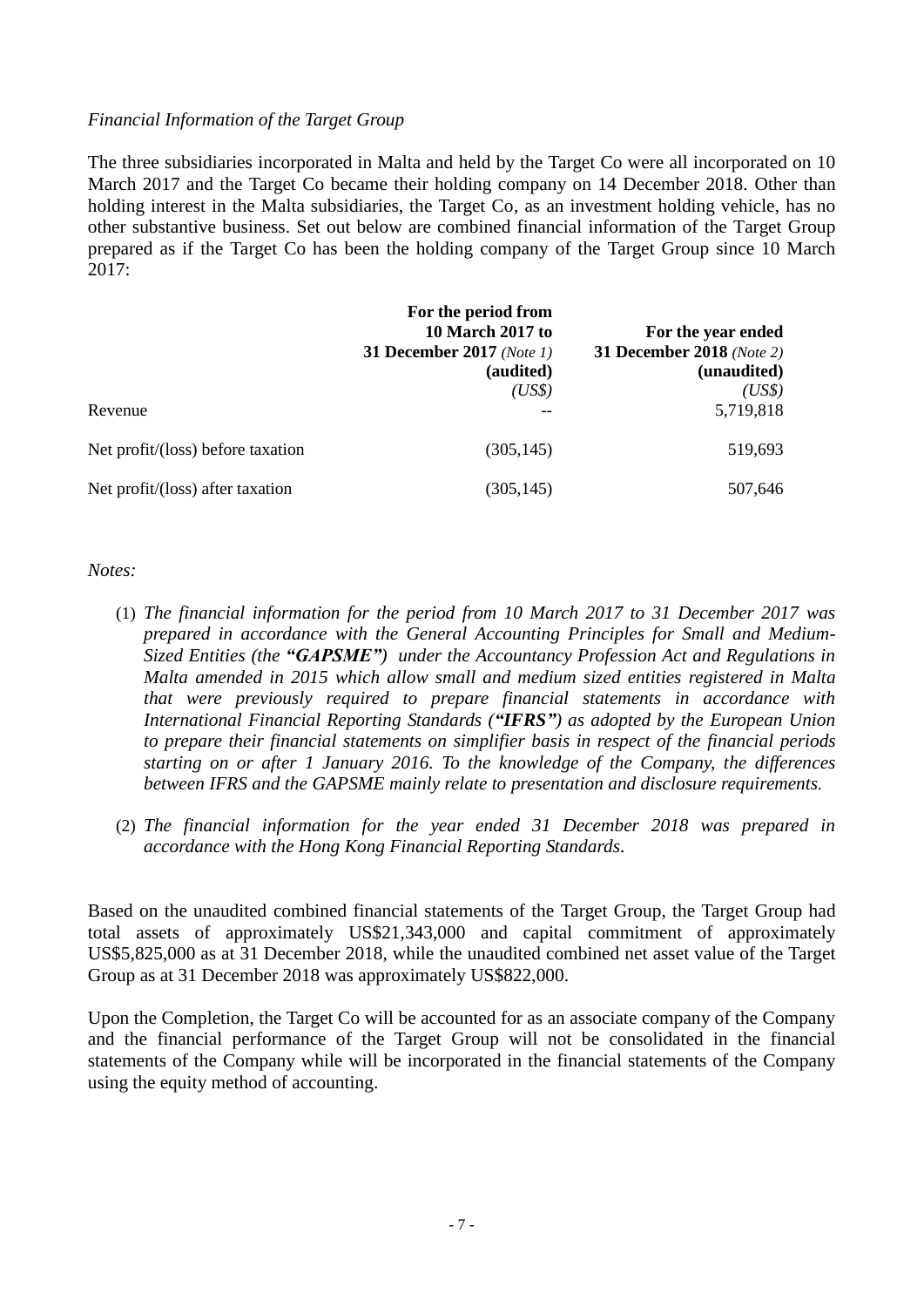#### **REASONS FOR AND BENEFITS OF THE SUBSCRIPTION**

The Group is principally engaged in providing civil engineering services in Hong Kong as a main contractor. The engineering works undertaken by the Group are mainly related to (i) roads and drainage (including associated building works and electrical and mechanical works); (ii) site formation (including associated infrastructure works); and (iii) port works (including barging facilities for marine logistics of construction materials).

Being as a main contractor, the Group has extensive experience and expertise in project management by way of the procurement of materials, machineries and equipment, selection of subcontractors, carrying out onsite supervision, monitoring work progress and overall co-ordination of day-to-day work of the projects.

The Company is of the view that the Subscription enables the Group to grasp the development opportunities brought by the "One Belt One Road (一帶一路)" blueprint, which is generally in line with the business strategy of the Group, as reported in the 2018 annual report and interim report of the Company, in seeking opportunities to cooperate with other contractors to diversity and expand the Group's client base outside Hong Kong, especially the PRC's economic clout in "One Belt One Road (一帶一路)" projects. Further, Mr. LO Yick Cheong, being an executive Director, would be one of the board representatives designated by the Company to act as the director of the Target Co. Apart from his chartered engineer qualifications in both the United Kingdom and Hong Kong as well as the extensive and solid working experience in the engineering industry, Mr. LO Yick Cheong is also a member of The Institute of Marine Engineers of the United Kingdom and attained a certificate of competency (Marine Engineer Officer), class 1 (Steamship and Motorship) at the Department of Transport in the United Kingdom. In addition to his professional marine engineer status, Mr. LO Yick Cheong is knowledgeable and conversant with establishment and operation of container terminal. Riding on the Company's advantages in project management and professional competence on infrastructure and maritime work of the representative designated by the Company to provide guidance on strategic business planning and expansion and procure technical support to the Target Group, the Directors believe that the Subscription would bring positive returns in the long run to the Group and thereby enhance the earning base of the Group given the expected affirmative prospect of "One Belt One Road (一帶一路)".

It is currently intended that the consideration for the amount of US\$5,300,000 payable upon the Completion will be funded by internal resources of the Group. As to the Balance of US\$4,252,000 payable no later than 31 May 2019, the Company will consider whether the same will be funded by internal resources of the Group, or part of the proceeds raised at the initial public offering of the Company which were allocated for acquisition of machinery and equipment (including cranes and marine working vessels) with reference to the then project tender progress and relevant capital need for business operation of the Group as a whole. The Company will make further announcement when and where necessary to keep the shareholders of the Company and investors updated of the funding of the consideration for the Subscription.

Currently none of any member of the Group nor its connected persons have any interest in the Target Group. In view of the possible investment of minority stake in the Target Co by Wisdom Star which is in turn controlled by Madam TAM who is spouse of Mr. LO Yuen Cheong and in pursuit of the prudent corporate governance practice, Mr. LO Yuen Cheong, his brother Mr. LO Yick Cheong (an executive Director) and his sister in law Ms. CHAN Wai Ying (a non-executive Director) have abstained from voting on the Board resolutions of the Company approving the Subscription Agreement and the transactions contemplated thereunder. Save as disclosed above, none of the Directors have material interest in the transaction contemplated under Subscription Agreement nor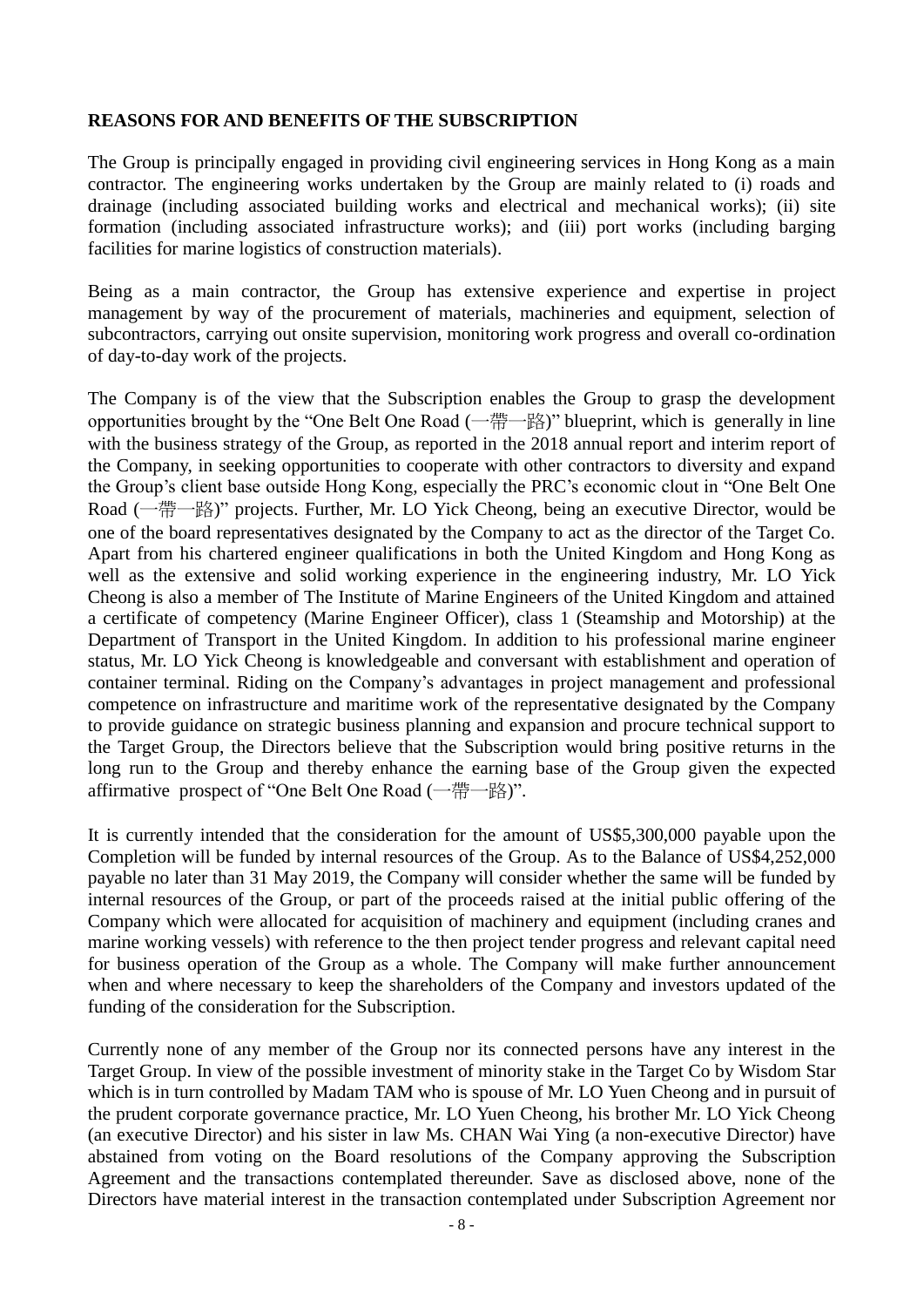any of them is required to abstain from voting in respect of the relevant Board resolutions. Further, Mr. LO Yuen Cheong has, on behalf of Madam TAM, offered to the Company for its consideration whether to take up the potential investment opportunity contemplated under the WS Subscription at the meeting of the Board which considered the Subscription Agreement. The independent nonexecutive Directors reviewed the capital requirement under the potential investment opportunity, as well as the overall projects status, the business operation and the working capital of the Group and were of the view that such potential investment opportunity would not be taken up by the Company and it is beneficial to the Company in contracting the Subscription only.

Taking into consideration of the above reasons and benefits of the Subscription, the Directors (including the independent non-executive Directors) consider that the transactions contemplated under the Subscription Agreement are made on normal commercial terms, and terms of the Subscription Agreement are fair and reasonable and in the interests of the shareholders of the Company as a whole.

## **LISTING RULES IMPLICATIONS**

As one or more of the applicable percentage ratios in respect of the Subscription exceeds 5% but none of such percentage ratios is 25% or above, the Subscription constitutes a discloseable transaction of the Company and is subject to the reporting and announcement requirements, but is exempt from the circular and shareholders' approval requirements under Chapter 14 of the Listing Rules.

As at the date hereof, none of the Target Co's Existing Shareholder nor its intermediate or ultimate legal and beneficial owners (including the Warrantor) is a controller of the Company or an associate of the controller. Upon the Completion, none of the Target Co's Existing Shareholder nor its intermediate or ultimate legal and beneficial owners (including the Warrantor) will be, or is proposed to be, a controller or an associate of the controller, as a result of the transaction contemplated under the Subscription Agreement. Accordingly, the Subscription is not a connected transaction under Rule 14A.28 of the Listing Rules.

**The Subscription is subject to fulfilment of conditions precedent and, therefore, the Subscription may or may not occur. The Company will make further announcement when and where necessary for the updated progress of the Subscription. Shareholders of the Company and potential investors should exercise caution when dealing in the shares of the Company.**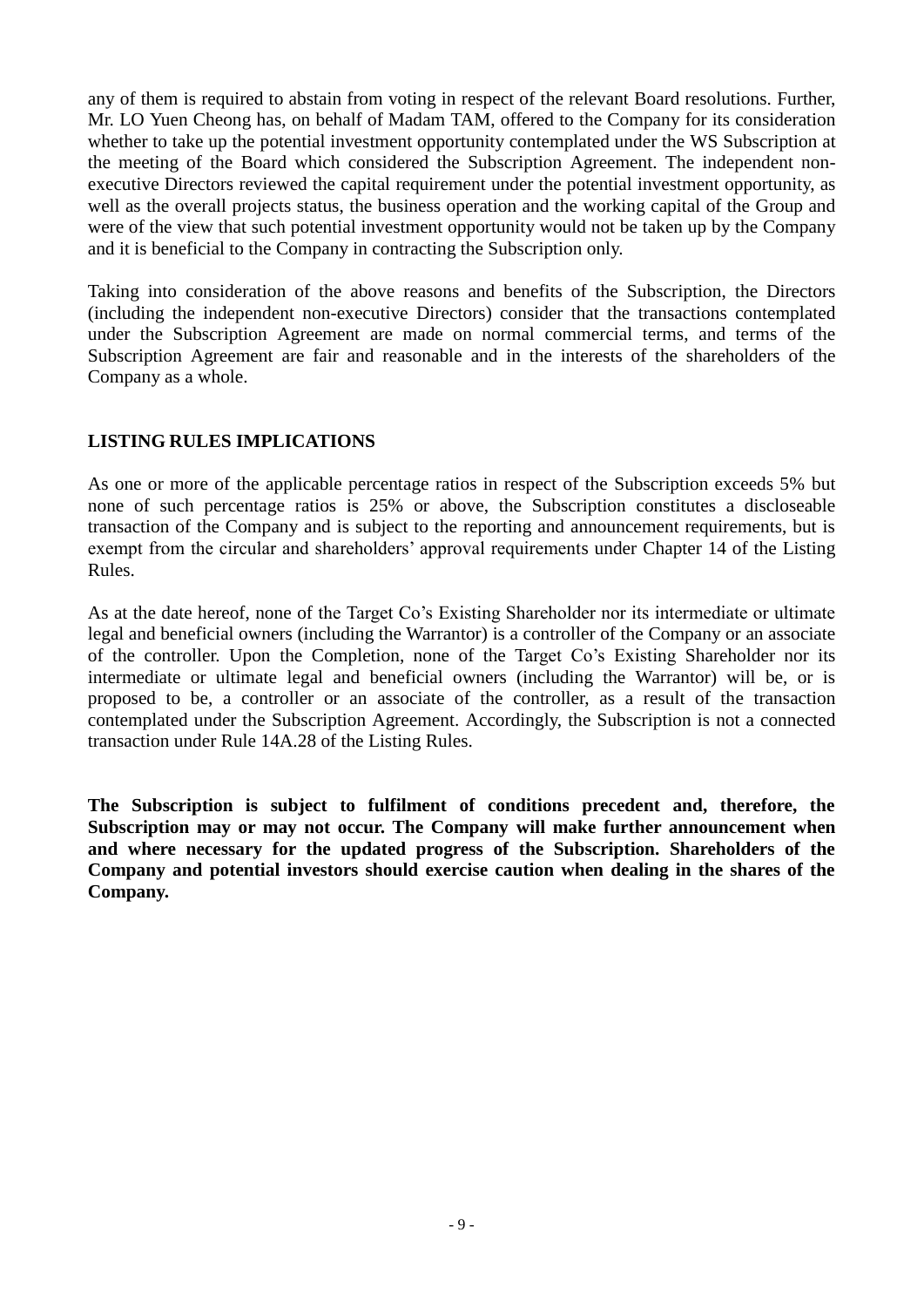## **DEFINITIONS**

Unless the context otherwise requires, capitalised terms used in this announcement have the following meanings:

| "associate(s)"                    | has the meaning ascribed thereto under Rule 1.01 of the Listing<br>Rules                                                                                                                                                                                                                  |  |
|-----------------------------------|-------------------------------------------------------------------------------------------------------------------------------------------------------------------------------------------------------------------------------------------------------------------------------------------|--|
| "Board"                           | the board of Directors                                                                                                                                                                                                                                                                    |  |
| "Company"                         | Man King Holdings Limited (萬景控股有限公司), a company<br>incorporated in the Cayman Islands with limited liability, the shares<br>of which are listed on the Main Board of the Stock Exchange<br>(Stock Code: 2193)                                                                             |  |
| "Completion"                      | completion of the Subscription pursuant to the Subscription<br>Agreement                                                                                                                                                                                                                  |  |
| "Completion Date"                 | the date of Completion                                                                                                                                                                                                                                                                    |  |
| "controller"                      | has the meaning ascribed thereto under Rule 14A.28(1) of the<br>Listing Rules, i.e. a director, chief executive or controlling<br>shareholder of the listed issuer                                                                                                                        |  |
| "controlling shareholder"         | has the meaning ascribed thereto under Rule 1.01 of the Listing<br>Rules                                                                                                                                                                                                                  |  |
| "Director(s)"                     | the director(s) of the Company                                                                                                                                                                                                                                                            |  |
| "Group"                           | the Company together with its subsidiaries                                                                                                                                                                                                                                                |  |
| "Hong Kong"                       | the Hong Kong Special Administrative Region of the PRC                                                                                                                                                                                                                                    |  |
| "Independent Third<br>Party(ies)" | an individual(s) or a company(ies) who or which is (are)<br>independent of and not connected with (within the meaning of the<br>Listing Rules) any Directors, chief executive or substantial<br>shareholders, of the Company, its subsidiaries or any of their<br>respective associate(s) |  |
| "Listing Rules"                   | the Rules Governing the Listing of Securities on The Stock<br>Exchange of Hong Kong Limited                                                                                                                                                                                               |  |
| "Madam TAM"                       | Madam TAM Wai Sze, Vera, the spouse of Mr. LO Yuen Cheong<br>who is an executive Director                                                                                                                                                                                                 |  |
| "PRC"                             | the People's Republic of China                                                                                                                                                                                                                                                            |  |
| "Shareholders"<br>Agreement"      | the shareholders' agreement to be entered into among the Target<br>Co, its shareholders and the Warrantor upon the Completion with<br>respect to the business and affairs of the Target Group                                                                                             |  |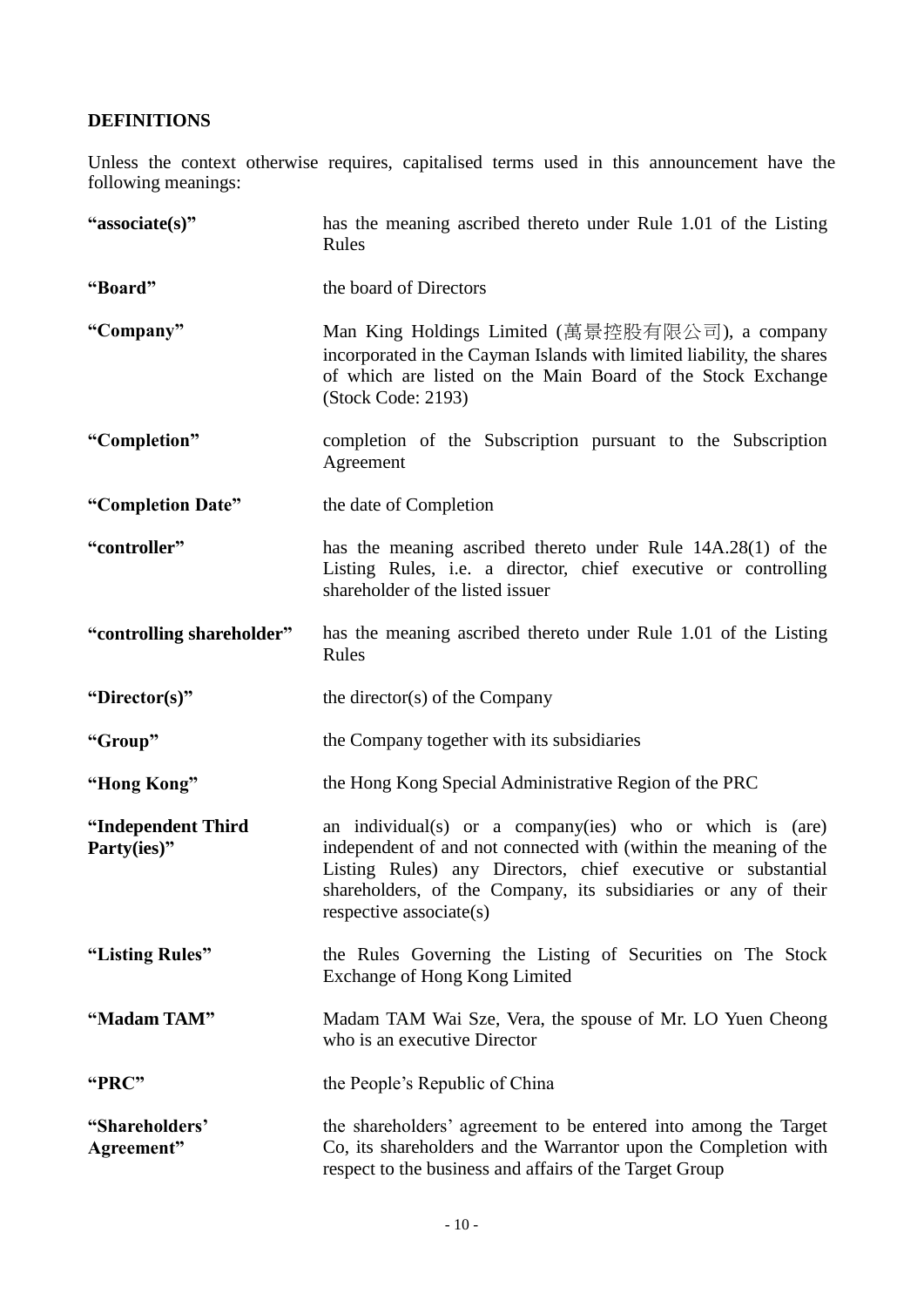| "Stock Exchange"                      | The Stock Exchange of Hong Kong Limited                                                                                                                                                                                                                                                                                                                                                                                      |
|---------------------------------------|------------------------------------------------------------------------------------------------------------------------------------------------------------------------------------------------------------------------------------------------------------------------------------------------------------------------------------------------------------------------------------------------------------------------------|
| "Subscription"                        | the subscription of the Subscription Shares by the Company<br>pursuant to the Subscription Agreement                                                                                                                                                                                                                                                                                                                         |
| "Subscription Agreement"              | the subscription agreement dated 18 January 2019 entered into<br>between the Company (as subscriber), River King (as issuer), the<br>Target Co's Existing Shareholder and the Warrantor (as warrantors)<br>in relation to the Subscription                                                                                                                                                                                   |
| "Subscription Shares"                 | the 2,030 ordinary shares proposed to be subscribed by the<br>Company under the Subscription Agreement, representing, upon<br>the Completion, 20.3% of the total issued share capital of the<br>Target Co (if the completion of the WS Subscription will also take<br>place), or approximately 22.5% of the total issued share capital of<br>the Target Co (if the completion of the WS Subscription will not<br>take place) |
| "Target Co" or "River<br>King"        | River King Management Holdings Limited (瑞景管理控股有限公<br>$\overline{\equiv}$ ), a company incorporated in Hong Kong with limited liability                                                                                                                                                                                                                                                                                       |
| "Target Group"                        | the Target Co and its subsidiaries which include, as at the date of<br>this announcement, three companies incorporated in Malta and<br>wholly owned by the Target Co                                                                                                                                                                                                                                                         |
| "Target Co's Existing<br>Shareholder" | the existing sole legal and beneficial shareholder of the Target Co,<br>being a company incorporated in the British Virgin Islands with<br>limited liability                                                                                                                                                                                                                                                                 |
| "US\$"                                | the United States dollars, the lawful currency of the United States of<br>America                                                                                                                                                                                                                                                                                                                                            |
| "Warrantor"                           | an ultimate beneficial individual owner and the controlling<br>shareholder of the Target Co's Existing Shareholder                                                                                                                                                                                                                                                                                                           |
| "Wisdom Star"                         | Wisdom Star Enterprises Limited, being a company incorporated in<br>the British Virgin Islands with limited liability and wholly owned<br>by Madam TAM                                                                                                                                                                                                                                                                       |
| "WS Subscription"                     | the subscription of the WS Subscription Shares by Wisdom Star<br>pursuant to the WS Subscription Agreement                                                                                                                                                                                                                                                                                                                   |
| "WS Subscription<br>Agreement"        | the subscription agreement dated 18 January 2019 entered into<br>between Wisdom Star (as subscriber), River King (as issuer), the<br>Target Co's Existing Shareholder and the Warrantor (as warrantors)<br>in relation to the WS Subscription                                                                                                                                                                                |